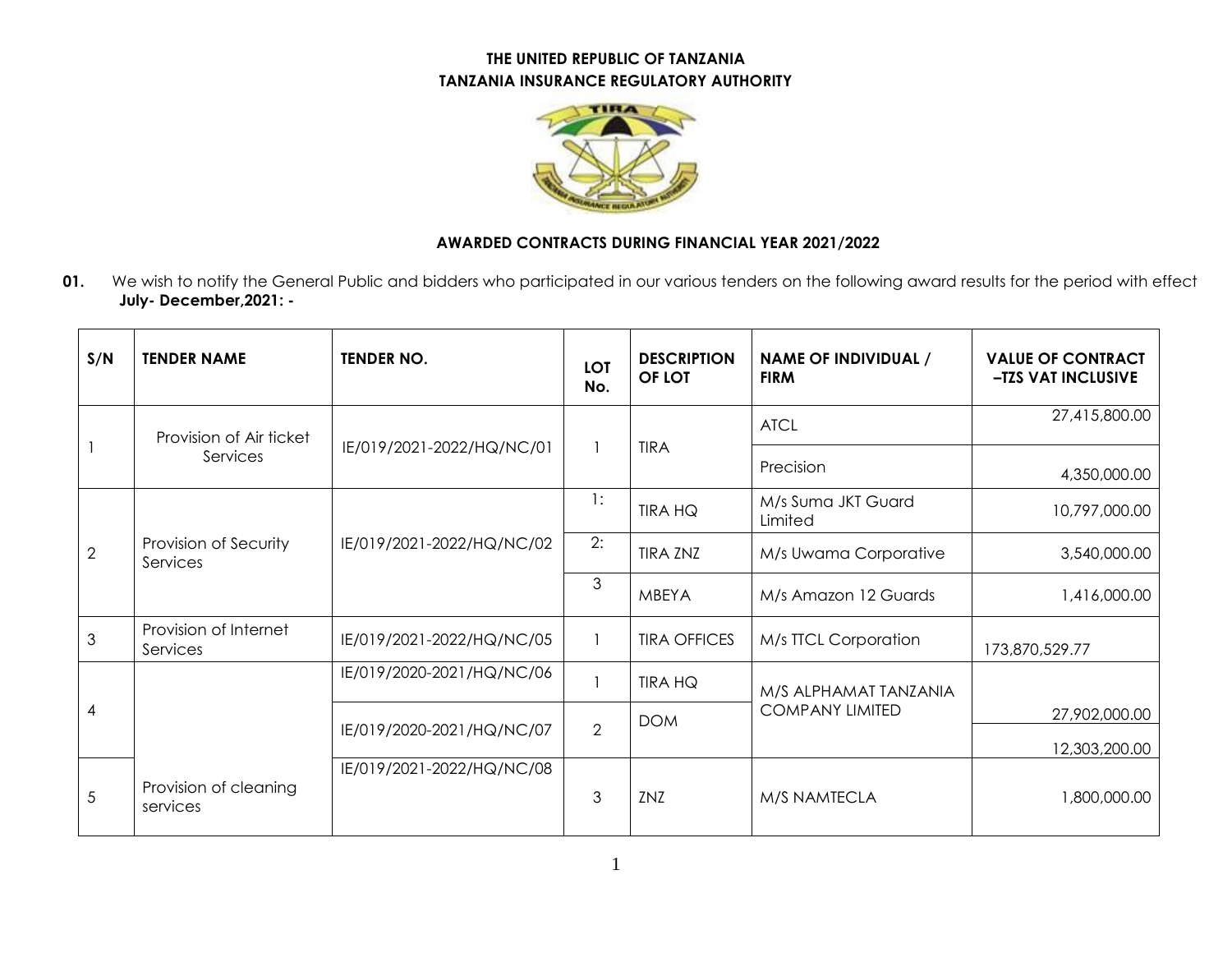|                |                                                     | IE/019/2021-2022/HQ/NC/09      | 4                        | <b>MBY</b>                     | M/S NAH ENTERPRISES                         | 9,071,200.00   |
|----------------|-----------------------------------------------------|--------------------------------|--------------------------|--------------------------------|---------------------------------------------|----------------|
|                |                                                     | IE/019/2021-<br>2022/HQ/NC/010 | 5                        | <b>ARS</b>                     | M/S KISHENGWENI<br><b>ENTERPRISESS</b>      | 9,901,400.00   |
|                |                                                     | IE/019/2021-<br>2022/HQ/NC/011 | 6                        | <b>MWZ</b>                     | M/S DAWILL TRADERS<br><b>AGENCY LIMITED</b> | 5,053,000.00   |
|                |                                                     | IE/019/2021-<br>2022/HQ/NC/012 | $\overline{7}$           | <b>TIO</b>                     | M/S RESSY ENTERPRISES                       | 11,633,800.00  |
| 6              | Supply of fuels to TIRA<br>and TIO staff            | IE/019/2021-2022/HQ/G/03       | $\overline{\phantom{a}}$ | <b>TIRA STAFF</b>              | M/s Puma Energy Ltd                         | 110,437,560.00 |
|                |                                                     |                                | 2                        | <b>TIO STAFF</b>               |                                             | 7,080,960.00   |
| $\overline{7}$ | Supply of fuels to office<br>vehicles and Generator | IE/019/2021-2022/HQ/G/04       | $\overline{1}$           | <b>TIRA</b><br><b>VEHICLES</b> | M/s GPSA                                    | 4,226,400.00   |
| 8              | Provision of catering<br>services                   | IE/019/2021-<br>2022/HQ/NC/013 | $\overline{1}$           | <b>TIRA</b>                    | <b>SUMA JKT</b>                             | 22,976,500.00  |
|                |                                                     | IE/019/2021-<br>2022/HQ/NC/014 |                          | <b>ARUSHA</b>                  | M/s H.H Salim Snacks                        | 565,000.00     |
|                |                                                     | IE/019/2021-<br>2022/HQ/NC/015 | $\overline{2}$           |                                |                                             |                |
|                |                                                     | IE/019/2021-<br>2022/HQ/NC/016 | $\mathfrak{Z}$           | Dodoma                         | M/s Cookmax catering<br>and service         | 4,634,500.00   |
|                |                                                     | IE/019/2021-<br>2022/HQ/NC/017 | 5                        | Zanzibar<br>office             | M/s Lukman Catering<br>Service              | 3,836,000.00   |
|                |                                                     | IE/019/2021-<br>2022/HQ/NC/018 | 6                        | <b>TIO</b>                     | M/s Suma Jkt Catering<br>Company            | 5,076,500.00   |
|                |                                                     | IE/019/2021-<br>2022/HQ/NC/019 | $\overline{7}$           | <b>MWANZA</b>                  | M/s Kashekuro Enterprises                   | 856,000.00     |
|                |                                                     | IE/019/2021-2022/HQ/G/019      |                          | <b>TIRA HQ</b>                 | M/s TTCL Corparation                        | 21,590,000.00  |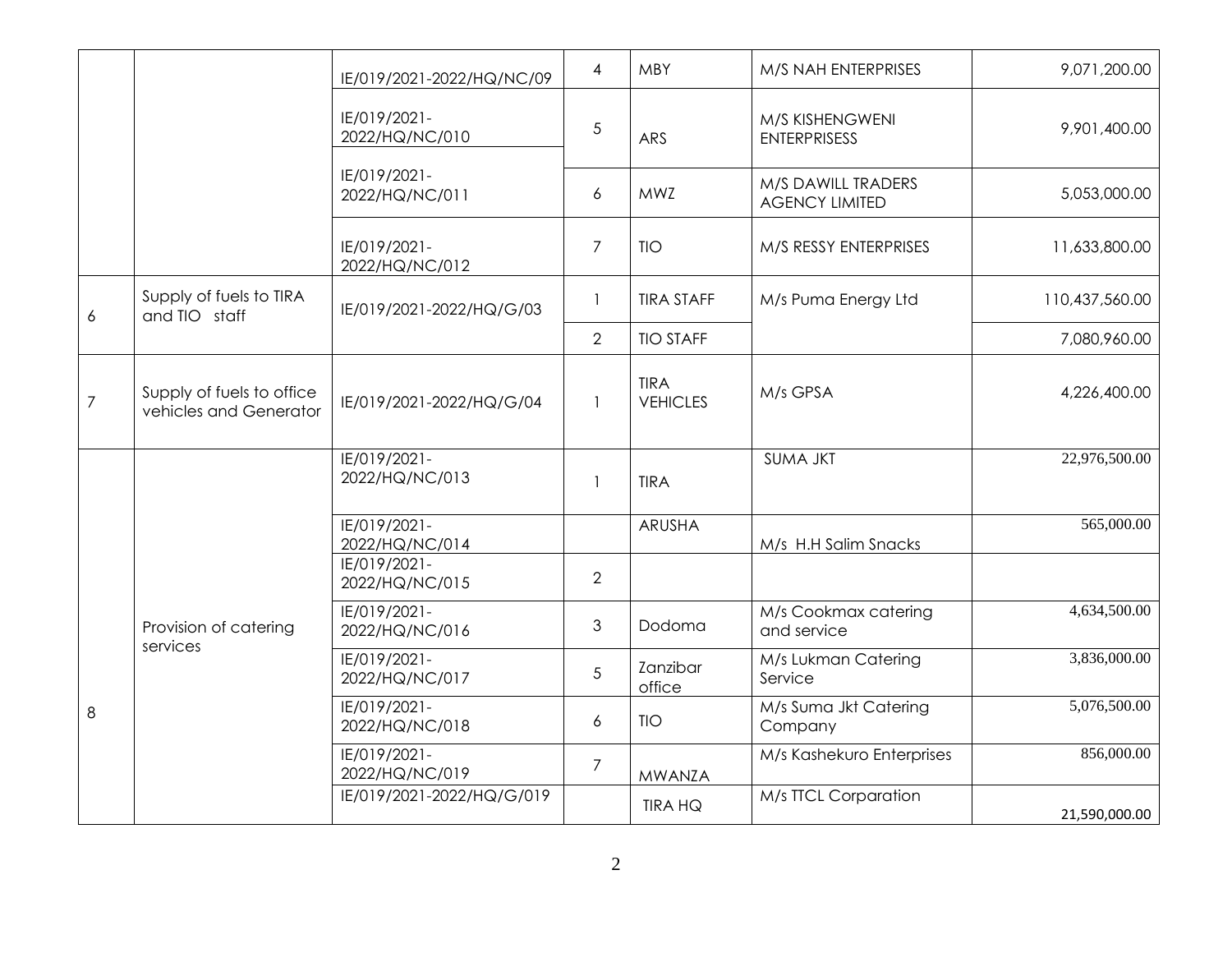|    |                                                                       |                                |                |                                  | M/s Pablo Enterprises             | 8,700,000.00  |
|----|-----------------------------------------------------------------------|--------------------------------|----------------|----------------------------------|-----------------------------------|---------------|
|    |                                                                       |                                |                |                                  | <b>TTCL</b>                       | 600,000.00    |
| 9  | Supply of Airtime<br><b>Vouchers to Staff</b>                         | IE/019/2021-2022/HQ/G/020      |                | <b>TIO Office</b>                | M/s TTCL Corparation              | 1,230,000.00  |
|    |                                                                       | IE/019/2021-2022/HQ/G/020      |                | ZANZI<br><b>BAR</b>              | ZANZIBAR                          | 742,000.00    |
|    |                                                                       |                                |                |                                  | <b>AMINA ALI</b>                  | 318,000.00    |
| 10 | Supply of office<br>Refreshments                                      | IE/019/2021-2022/HQ/G/015      | 1              | <b>TIRA DSM</b><br><b>OFFICE</b> | M/S ARNE BAKERY                   | 32,596,000.00 |
| 11 | Provision of Courier<br>Services                                      | IE/019/2021-2022/HQ/G/20       |                | <b>ALL TIRA</b><br>OFFICE        | M/s Tanzania Posts<br>Corparation | 2,240,570.00  |
| 12 | Supply of office<br>stationeries and<br>Computer<br>Consumables       | IE/019/2021-2022/HQ/G/06       | $\overline{2}$ | Arusha                           | M/S GPSA                          | 2,140,000.00  |
|    |                                                                       | IE/019/2021-2022/HQ/G/07       |                | <b>TIRA OFFICE</b>               | M/S MHECHA                        | 34,420,000.00 |
|    |                                                                       | IE/019/2021-2022/HQ/G/07       | 3              | Mbeya                            | M/S Gpsa                          | 100,100.00    |
|    |                                                                       | IE/019/2021-2022/HQ/G/017      | 6              | Zanzibar<br>office               | M/s Sahara shipping<br>Centre     | 1,214,050.00  |
| 13 | Printing of Calendars,<br>Dories and Promotion<br>Materials           | IE/019/2021-2022/HQ/NC/26      | $\mathbf{1}$   | <b>TIRA OFFICE</b>               | M/S Jamana Printers               | 15,139,400.00 |
| 14 | Service, repair and<br>maintenance of Office<br><b>Motor Vehicles</b> | IE/019/2021-<br>2022/HQ/NC/021 |                | <b>TIRA</b>                      | M/s TEMESA                        | 15,186,688.00 |